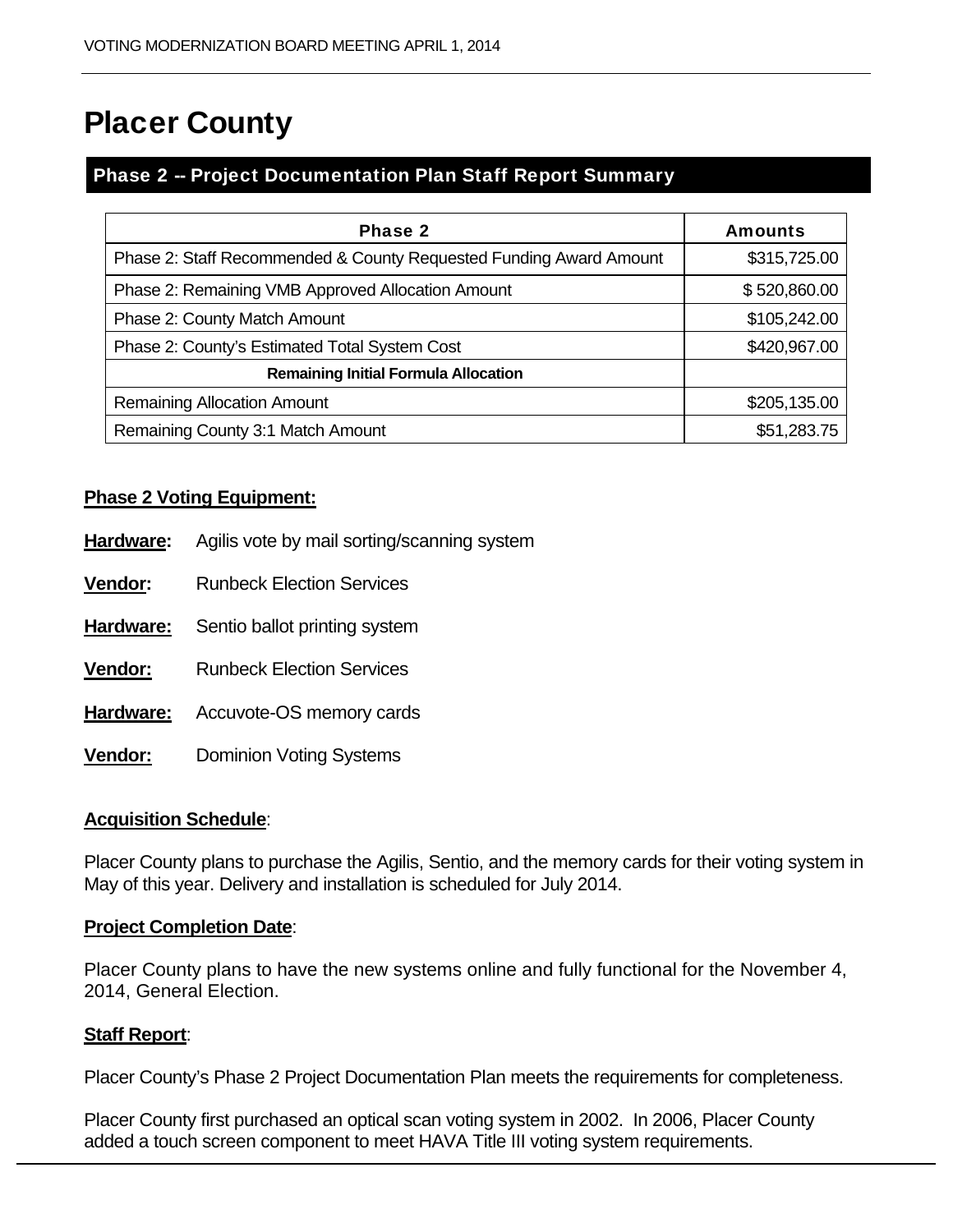Placer County Phase 2 – Project Documentation Plan - Staff Report

Since 2001, the number of voters requesting vote-by-mail (VBM) ballots has more than quadrupled in Placer County. Of the county's 204,000 plus registered voters, 63% have requested permanent VBM status, with a possible additional 5% (depending on the election) residing in an all mail ballot precinct. Placer County maintains that the purchase of ballot sorting system such as the Runbeck Agilis will help it keep up with the increasing number of VBM voters in its county.

Currently Placer County manually processes each returned VBM ballot. This process requires that staff handle every envelope numerous times. First to sort returns to precinct level, then checking signatures on envelopes to determine eligibility, noting receipt in the data managements system, auditing batches for accuracy and transparency, opening envelopes for counting, and duplicating ballots when necessary. Accordingly, Placer County states this time consuming and labor intensive workload has greatly increased its labor costs. Placer County hopes to reduce its VBM labor costs by at least 75% by purchasing the Agilis automated VBM sorting/scanning system from Runbeck Election Services.

The Runbeck Agilis is a third-party combination of hardware and software to support the voting system and does not itself require certification as a voting system for use in California.

Placer County is also hoping to improve the process by which they provide daily vote-by-mail and over-the-counter ballot requests by purchasing two Runbeck Sentio ballot printing systems, also known as ballot on demand printers. Every election requires a different set of ballots; know as "ballot types," which vary according to the combination of federal, state, county, and local district offices that are up for election as well as any measures that have qualified the ballot. During an election year, Placer County can have to 150 different ballot types.

The County must provide a sufficient number of ballots for each voter along with enough overage in each ballot type to allow for newly registered voters, provisional voters, and spoiled or replacement ballots. The number of ballots ordered must also take into account expected voter turnout for a given election.

In addition to the difficulties previously explained, Placer County is also thinking ahead to the potential issues they will face once Chapter 497, Statutes of 2012 goes into effect. This legislation creates conditional voter registration (also referred to as same-day voter registration) in California. Once the VoteCal Statewide Voter Registration System is up and running (currently expected by 2016) voters will be able to register up until the close of the polls on election day, greatly complicating the task of estimating how many ballots, and of what type, to order.

Placer County believes the ballot on demand printers will allow the county to reduce ballot printing costs by an estimated 45%, greatly minimize ballot spoilage, and help manage the issues that will be created by conditional voter registration.

This is the first time a county has come before the Board to request funding for ballot on demand printers. Although not technically a voting system, arguably, this voting equipment can be used to improve the administration of elections. Ballot on demand printers could potentially increase security by eliminating the need to store pre-printed ballots while simultaneously lessening the potential for human error when providing ballots to voters over the counter at the elections office.